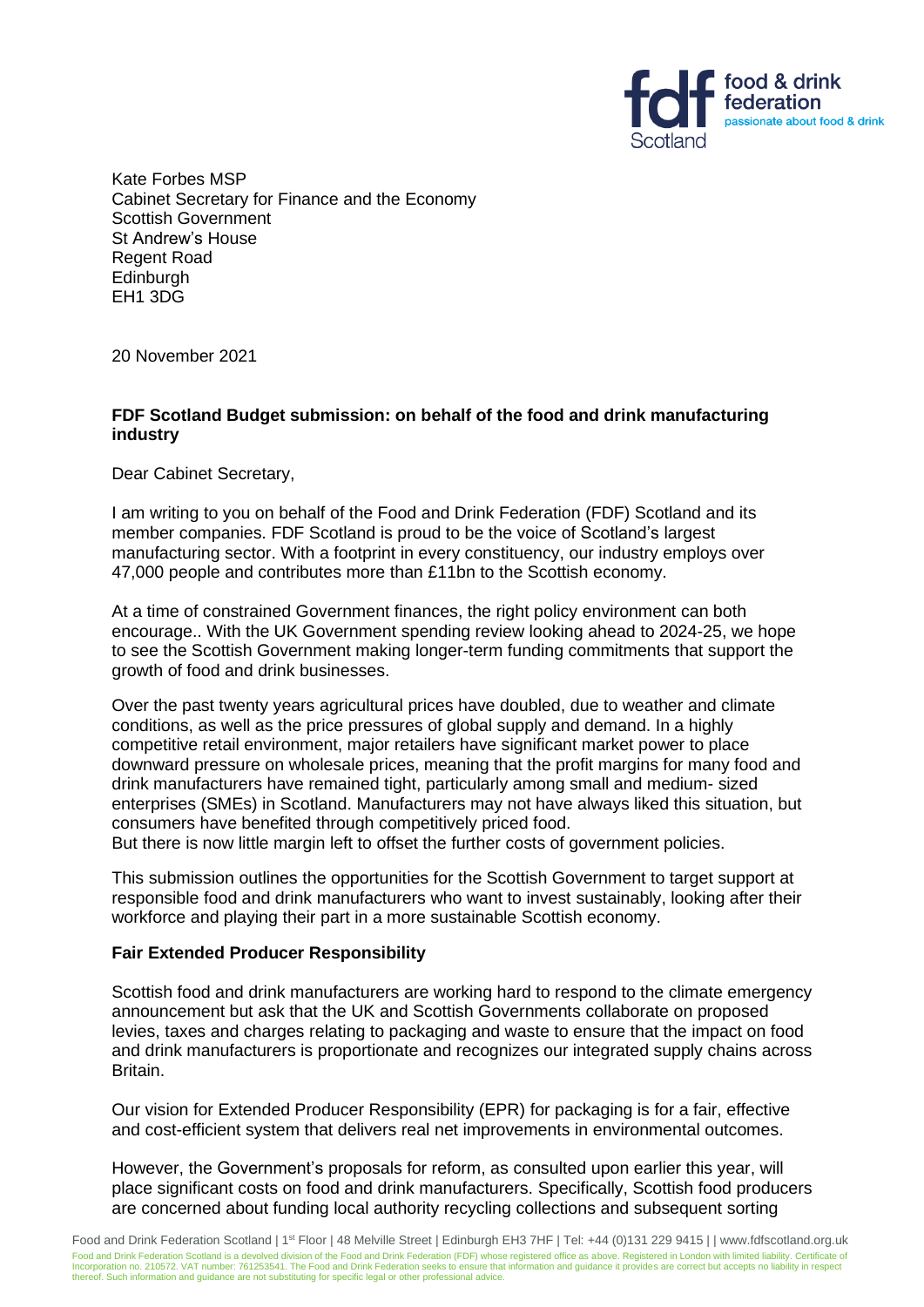operations along with the cost of litter management and prevention as it is within scope of 'necessary costs' that should be covered. Scottish food and drink producers would also be picking up the bill for the collection and sorting of packaging waste generated by all businesses along with public sector institutions.

The sudden increase in proposed cost to be borne by producers and in particular brand owners, from an estimated £1.5bn per annum to £2.7bn across the UK could be catastrophic for Scottish food and drink producers. It will be extremely difficult for any single part of the value chain to absorb such costs particularly if a single point of obligation approach is taken to full net costs as per the Government's intention.

This ultimately means that the cost will pass down to Scottish households where each household could see a £75 increase to their food bill every year due to this policy alone.

These costs are also out of line with similar EPR schemes introduced elsewhere in Europe when considered on a per capita basis. We therefore urge the Scottish Government To make sure any additional costs to business are proportionate and fair.

### **Support for the Scotland Food & Drink Partnership**

Scotland Food & Drink is a unique partnership between which facilitates and enables the Scottish Government, its agencies and industry working side by side to grow a world-leading food and drink industry in Scotland.

Recently the partnership published our Net Zero Plan which includes commitments to support Scotland's food and drink businesses on the net zero journey with planning and practical interventions to cater for their specific challenges and needs in both rural and urban areas of Scotland.

As the partnership now looks to develop this programme of support, it will be vital to have sustained public sector funding to ensure that Scottish food and drink producers can compete on a global stage whilst making a fair and just transition towards achieving net zero.

The Recovery Plan funded by the Scottish Government has been critical in nursing the industry through the pandemic and the post Brexit period. This lifeline of support needs to be continued.

#### **Continue to support Scottish food businesses who are making their products healthier**

The Food and Drink Federation's Reformulation for Health Programme is supported with funding from the Scottish Government's Healthier Futures strategy. To date the programme has supported Scottish food producers to remove hundreds of millions of calories from Scottish shoppers' baskets.

We ask the government to commit to funding this programme for the next 3 years as it continues to evolve to support Scottish food and drink producers around forthcoming public health legislation such as mandatory calorie labelling on menus.

With the announcement of the public health bill to be introduced during this parliament, we urge the Scottish Government to study the economic impact of legislation stemming from this bill on our food and drink producers very carefully to avoid the risk of reducing the competitiveness of indigenous businesses and increasing the cost of the weekly shop for Scottish consumers.

# **Ensure the industry has the skills and talent required to continue to grow**

**Food and Drink Federation Scotland Page 2**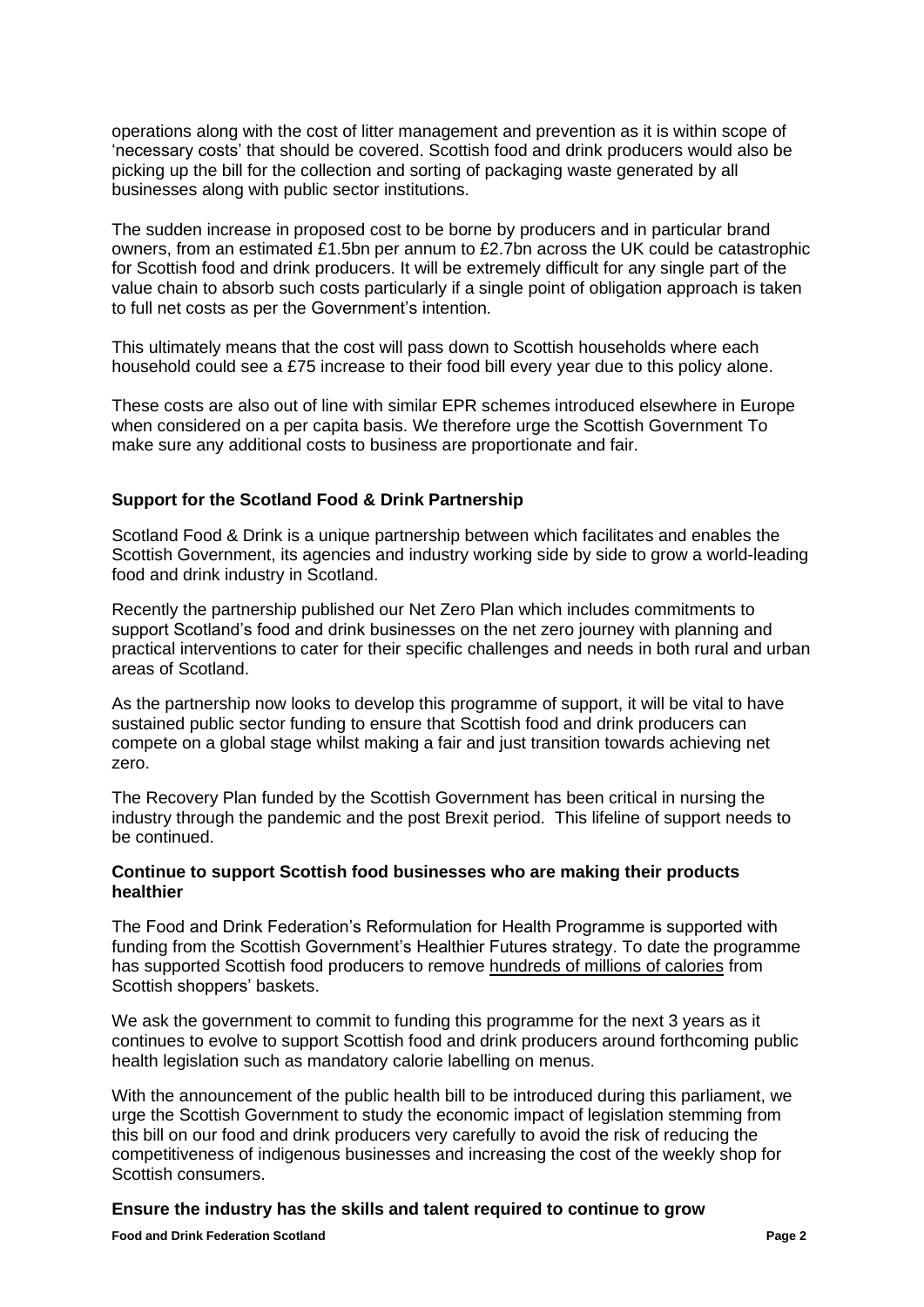The food and drink manufacturing sector is on a path to becoming a high skilled industry, automating processes and looking at advanced manufacturing techniques.

However, the food and drink industry in Scotland is competing with other industries to attract talent into highly skilled roles, particularly in areas such as engineering.

To date our Future in Food programme has had huge successes including:

- Partnering with Developing Young Workforce across the Scotland to support links between employers and young people in food and drink.
- Providing teachers with continued professional development enabling them to use food and drink as a context for delivering Curriculum for Excellence and raising greater awareness of highly skilled, high quality careers in food and drink.
- Supporting and celebrating our food and drink producers who adhere to fair work principles and value our workforce
- Developing the Green Skills, the industry will need to flourish in the future

We urge you to continue to support this programme as part of the Scotland Food & Drink Recovery Plan to ensure our sector has the skills and talent it needs to continue to be a critical part of our national infrastructure.

#### **Lowering the minimum grant threshold for energy efficiency and decarbonisation deployment through the Scottish Industrial Energy Transformation Fund (SIETF)**

The SIETF is focussed on decarbonising Scotland's "energy intensive industries (EIIs)" The other EIIs in Scotland are made up of a few extremely large operators whilst food and drink manufacturing are over 95% SMEs.

We understand the need for focus on the larger transformative projects but feel there is scope for reducing current minimum grant threshold for energy efficiency and decarbonisation projects from £100k to £10k.

# **Food Safety**

Food Standards Scotland and the Local Authority environmental health teams across Scotland ensure that food produced in Scotland is authentic and safe. There is huge demand for high quality, safe authentic food in many export markets including China and India so bolstering our food safety industry will boost economic opportunities. Additionally, there has been a huge increase in the need for risk management resource particularly around imported products including novel foods.

It is important that Food Standards Scotland and Local Authority colleagues are properly resourced to ensure out hard won reputation for food safety is properly enforced.

#### **Transport and infrastructure**

The FDF echoes several of The Scottish Wholesale Association's sets key asks of the Scottish Government relating to the decarbonization of our transport including; support for research into the establishment of shared green infrastructure clusters and grant and financing support to enable the transition to green fleets.